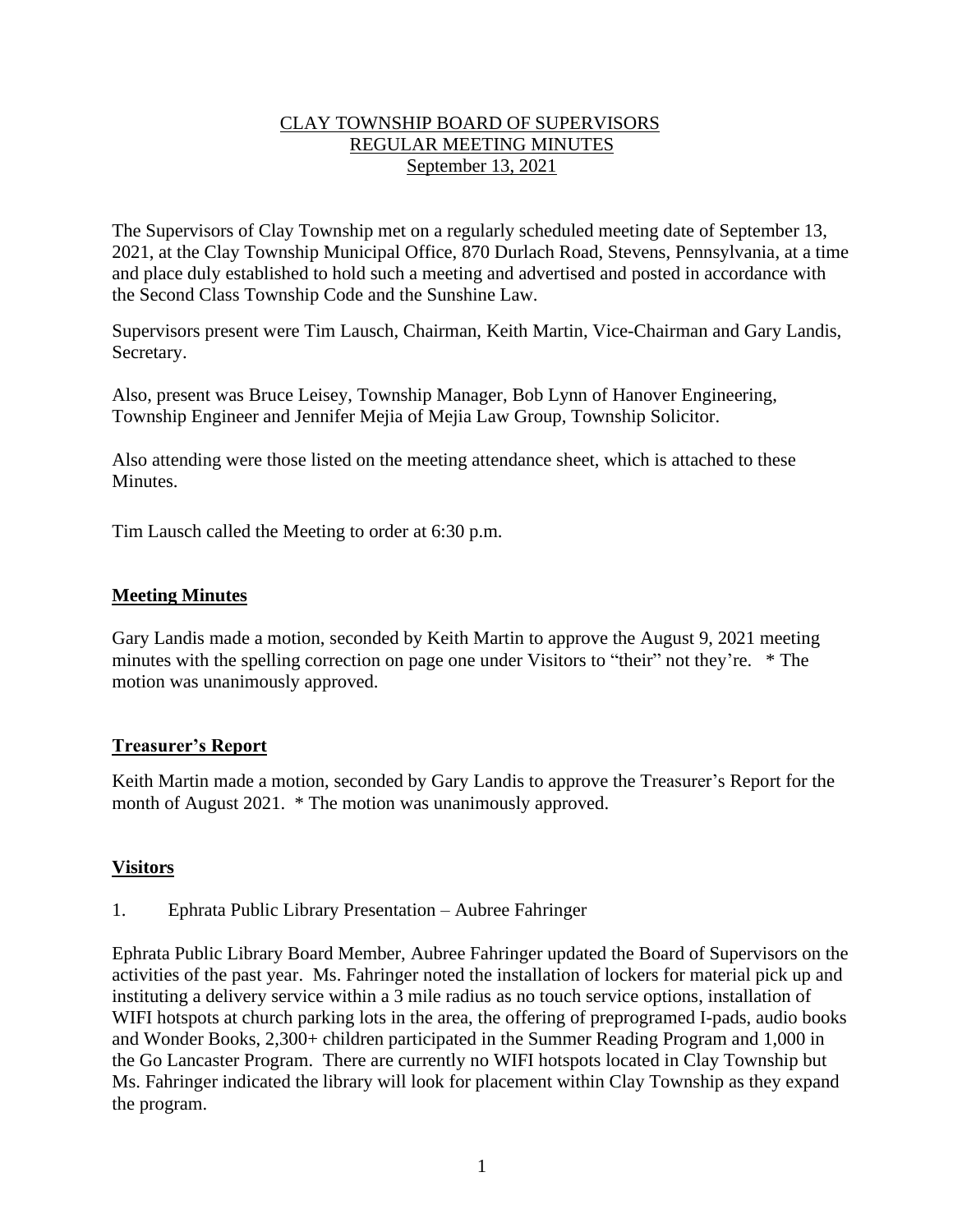# **Engineer's Report**

1. Wyndale – Approval of Subdivision Land Development Plan #20-09 9/14/21

Josh Boultree, Pioneer Management, Jamie Strong and Cliff Weaver, Landmark Homes reviewed the plan with the Board of Supervisors.

There was discussion on the Rec fee in lieu of offer of open space in the amount of \$2,300 per dwelling unit for recreation to be provided to the Township. There was discussion on the developer having the option to construct recreation facilities in lieu of a portion of the monetary contribution upon consent of the Township. This option is discretionary with the Township and if there are no projects the Township determines to be acceptable, the developer shall pay the full amount due. The developer acknowledged this requirement and consented to the amount.

Gary Landis made a motion, seconded by Keith Martin to approve and accept Rec Fee in lieu of recreation open space in the amount of \$2,300 per dwelling unit with a minimum of 96 units. With the option to construct recreation facilities in lieu of a portion of the monetary contribution with consent of the Township, at Township's sole discretion. Township reserves the right to require cash payment of the full amount due. \* The motion was unanimously approved.

Keith Martin made a motion, seconded by Gary Landis to approve the following waiver and modification as outlined in the Hanover Engineering letter dated 8/23/21. \* The motion was unanimously approved.

# Section 303 – Preliminary Plan

The applicant is requesting a waiver of the requirement to process a preliminary plan. The justification provided is that the final plan application for Wyndale has been prepared to contain all the relative information that is normally submitted with that preliminary plan. The applicant feels that the reviewing agencies can review the submitted final plan data and determine the plans accuracy without having to process a preliminary plan first.

# Section 602.12 – Permanent Cul-de-sac Length

The applicant is requesting a modification of the requirement to exceed the maximum cul-de-sac length. The justification provided is that the plan was intended to include an additional public access at Kimberly Lane. At the Township's direction and based on feedback from residents, the design was changed to remove the permanent street connection from Wyndale to Kimberly Lane and to provide a temporary grass paver connection in its place with a street right-of-way intended for dedication to the Township. In addition, the applicant is providing a temporary emergency secondary emergency access to Pristine Lane. The applicant notes that the existing phases of Home Towne Square function with a single access to the development and an emergency access to Sweet William Way.

# Section 615.A.5(Table6 and Figure 1) – Street Cartway Widths and Curb Alignments (i.e.; bumpouts)

The applicant is requesting a modification of the street cartway widths and curb alignment requirements. The applicant notes that the street is intended to be private but mimic the public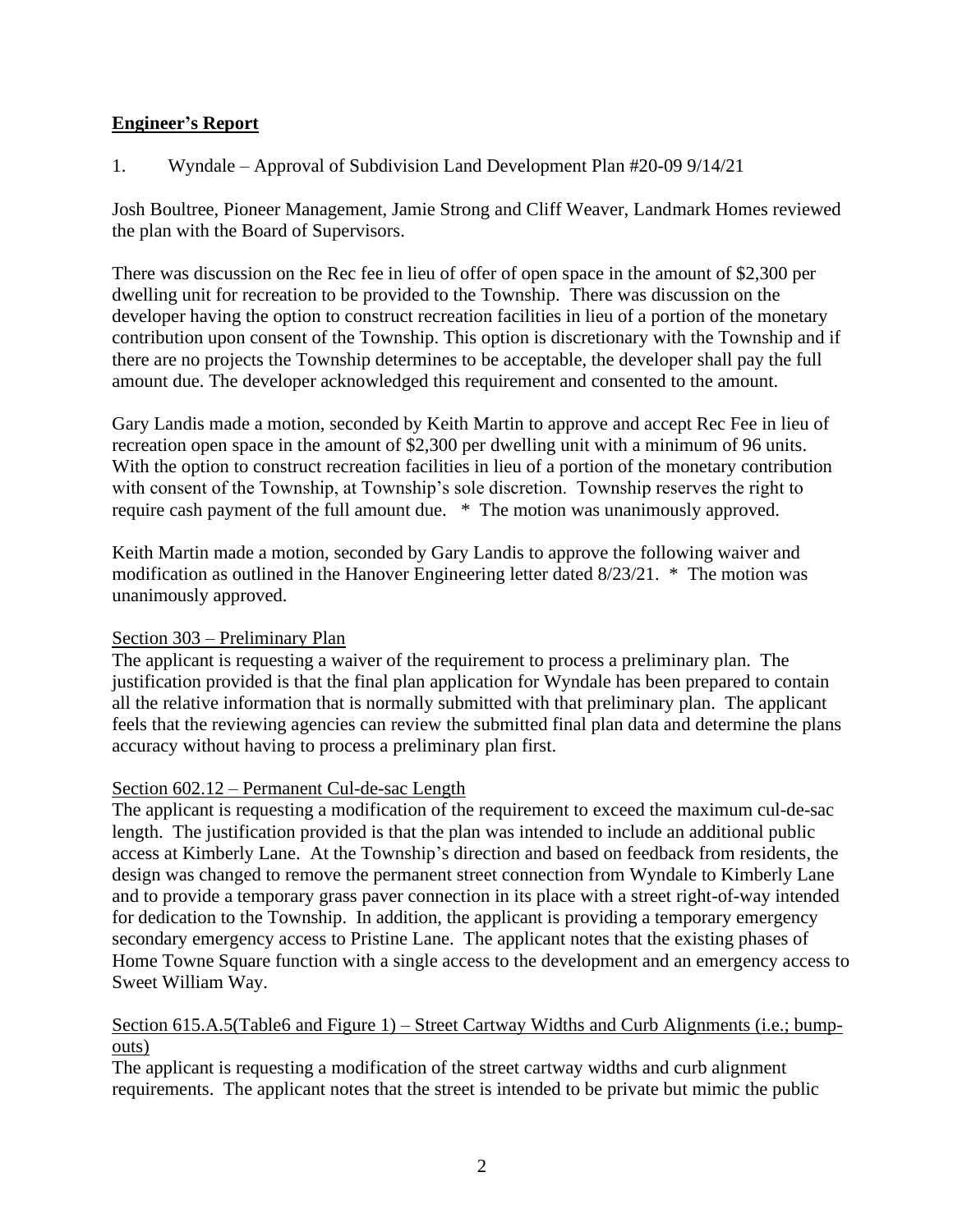street standards. The applicant is proposing the cartway width to be 36 feet wide and notes that the curb line does not include a bump-out design. The applicant feels that this design is more conductive to residential lots utilizing front-load garages. The applicant notes that this design will also offer a consistent beauty strip along the private streets.

# Section 303.B.1.e – Emergency spillway elevation shall be at least 6" above the highest principal outlet device

The applicant is requesting a modification of the requirement that the emergency spillway elevation be at least 6" above the highest principal outlet device. The applicant proposes for Basin 4, that the difference in elevation between the top of grate elevation and the emergency spillway elevation be 0.30'. The applicant feels this is a reasonable freeboard amount as this 2005 Ordinance requirement is subjective in nature and it is not a requirement of the current Ordinance.

### Stormwater Management Ordinance

## Section 304.F.5 – BMP Manual for loading ratios

The applicant is requesting a modification of the BMP Manual for loading ratios; the section of the Ordinance requires that the design of all BMP facilities utilize all available design criteria in the BMP Manual to meet the requirements of the Stormwater Management ordinance. The applicant is requesting a modification as it pertains to the maximum 3:1 imperious surface to infiltration area loading ratio and the 5:1 drainage area to infiltration area ratio. The applicant is requesting a modification to allow higher loading ratios that then BMP Manual recommends. The applicant asks to refer to the enclosed stormwater calculations and geology study for justification.

### Stormwater Management Ordinance

Section 304.F.2.a – Minimum separation between the bottom of a facility and the limiting zone shall be 48"

The applicant is requesting a modification to allow the depth from facility bottom to limiting zone to be 24", in accordance with the PADEP BMP Manual.

### Stormwater Management Ordinance

Section 301.F.1.b – Minimum separation from closed depressions to SWM facilities The applicant is requesting a modification of this section for Basin 4, which is located partially of a closed depression. The Geology Study includes an analysis of this location and provides for

### Stormwater Management Ordinance

conditions related to the separation.

Section 303.B.1 – Freeboard at the emergency spillway shall be a minimum of 1 foot The applicant is requesting a modification to allow the freeboard to be approximately 8". The justification provided is that the current Stormwater Management Ordinance requires 6" of freeboard.

### Stormwater Management Ordinance

Section 303.B.1.f – Easement from spillway discharge to a downstream watercourse is required The applicant is requesting a modification to this requirement for Basins 4 and 5. The justification provided includes that the applicant has provided level spreaders/bubblers for each basin to mimic the existing drainage discharge characteristics from the site to the adjacent property. The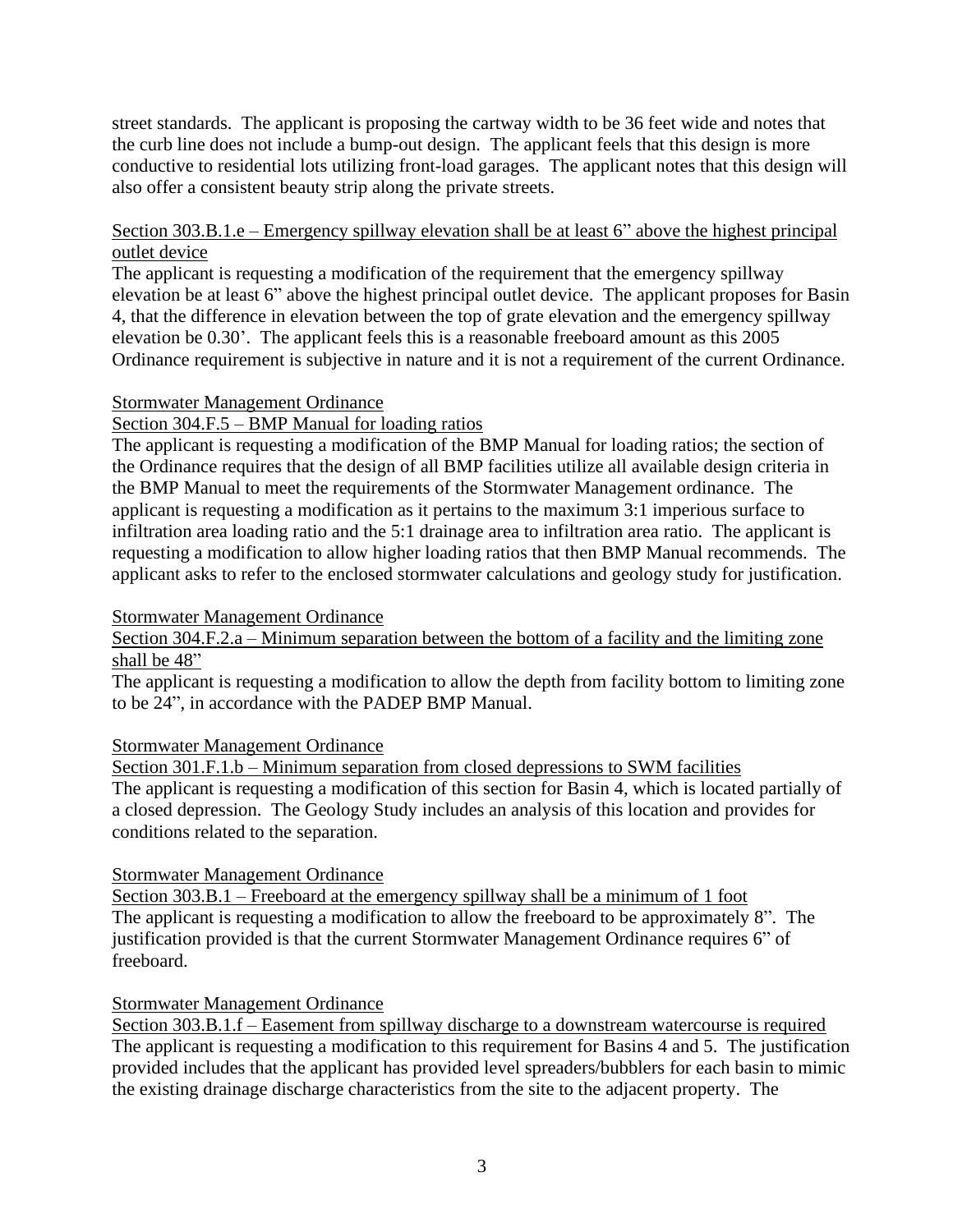applicant notes that there are no watercourses on the project site or the adjacent downstream property.

## Stormwater Management Ordinance

Section 303.B.1.g – Stormwater management facility shall dewater in 24 hours

The applicant is requesting a modification for Basin 7 to allow a maximum dewatering time of 54 hours for stormwater volume. The justification provided includes that a similar modification was provided for Basin 1 in Phase 1 of Home Towne Square.

#### Stormwater Management Ordinance

## Section 303.B.3 – Maximum dewatering time of 48 hours for groundwater recharge and water quality volumes

The applicant is requesting a modification to allow the water quality volume for Basins 4, 6, and 7 to dewater in more than 48 hours. The applicant notes that the groundwater recharge volume dewaters within the 48 hours. The applicant also notes that previous relief was granted for Basin 1 in Phase 1 of Home Towne Square.

### Stormwater Management Ordinance

Section 304.E.1 – Runoff coefficients shall be based on soil type

The applicant is requesting a modification of this requirement for Hagerstown soils. The justification provided includes that Hagerstown soils were classified as hydrologic group "C" when the Preliminary Plan and Phase 1 Final Plan were approved. Subsequent phases of Home Towne Square were also approved with this soil classification. The USDA has since reclassified the soil as group "B". The applicant has not provided any comparison of the expected impacts the change will have on the stormwater management design.

The Board of Supervisors noted that a modification of Section 602.09 – Right-of-way and Cartway Widths was withdrawn after being determined unnecessary.

The Board of Supervisors also noted that various other modifications were granted as part of the Home Towne Square development and are included as part of this current application for the Wyndale final plan.

It was also noted that concerns raised by the Home Towne Square Home Owners Association have been heard and addressed as follows: All existing agreements involving Home Towne Square will be revised as necessary to clearly noted separation between Home Towne Square and Wyndale developments and clearly delineate responsibilities as shown in the approved plan.

Gary Landis made a motion, seconded by Keith Martin to conditionally approve the plan on compliance with the Hanover Engineering letters dated 8/23/21 and 9/2/21, the Mejia Law Group letter dated 9/8/21 regarding required agreements and McNees, Wallace & Nurick LLC memorandum dated 7/29/21 last revised 9/17/21. \* The motion was unanimously approved.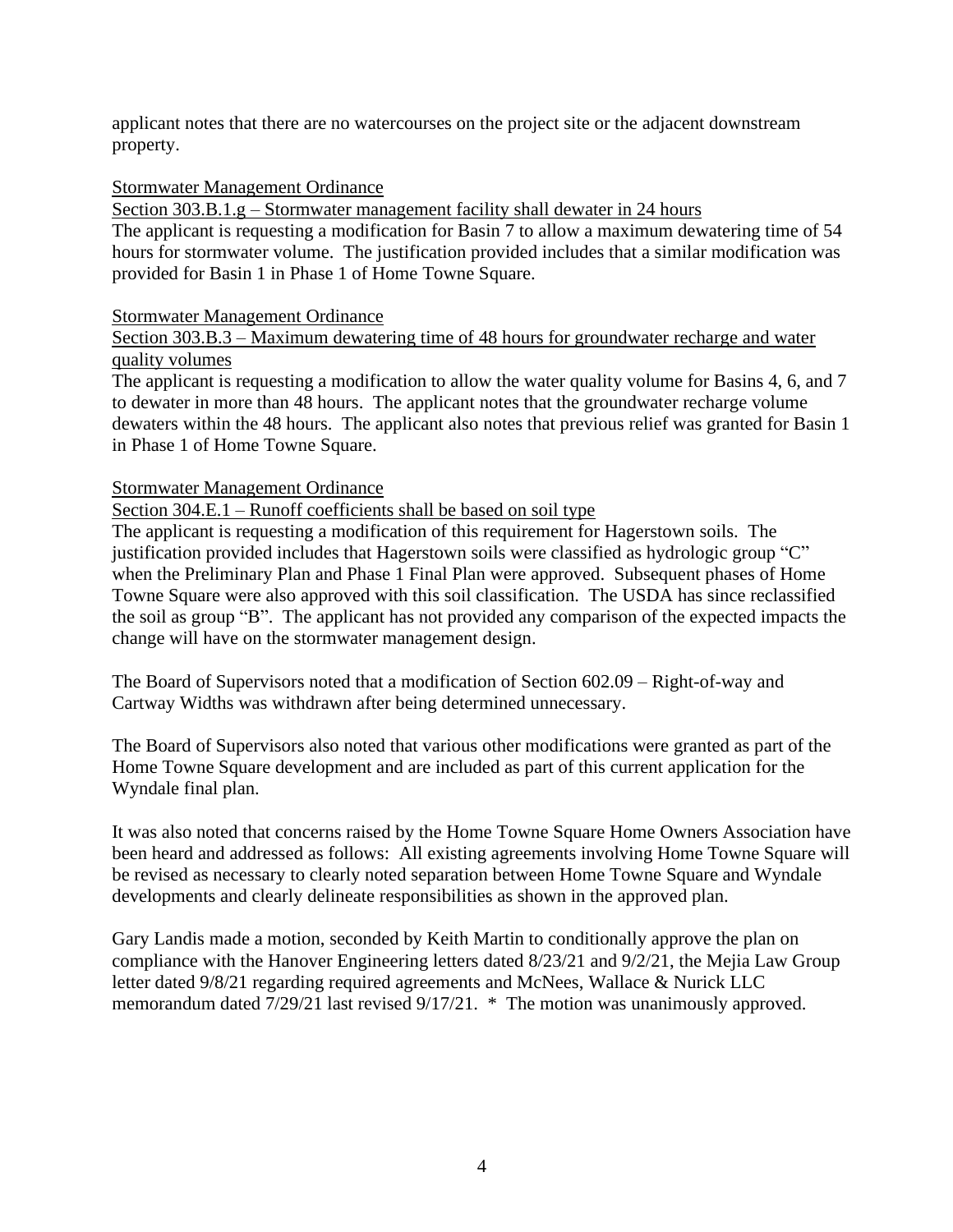2. Homestead Investments – Approve As-Built Plan and Escrow Release

Township Staff reviewed the as-built plan and escrow release with the Board of Supervisors.

Keith Martin made a motion, seconded by Gary Landis to approve release of remaining escrow in the amount of \$22,657.54. \* The motion was unanimously approved.

Gary Landis made a motion, seconded by Keith Martin to approve As-Built Plans as noted in Diehm & Sons Project #20016 dated 8/25/21. \* The motion was unanimously approved.

3. Carl Wenger – Approve Modification of SWM Ordinance, MOU, Cost Opinion and Storm Water Management Agreement

Township Staff reviewed the plan with the Board of Supervisors. The minor stormwater plan has been approved by Township Staff.

Gary Landis made a motion, seconded by Keith Martin to approve the following modification as outline in the Hanover Engineering letter dated 8/13/21. \* The motion was unanimously approved.

Section 11-502.B.11(b) – The location of existing utilities (including on-lot disposal system and wells), sanitary sewers, and waterlines and associated easements within 100 feet of the development site boundary shall be included on the plan

The applicant is requesting a modification of the requirement to provide plans that include the location of off-site utilities. The applicant states all existing onsite utilities have been identified and shown on the plan. The proposed BMP is located more than 100' from any property line and therefore is located more than 100' from any utilities on the neighboring properties and will have no effect on these utilities.

4. Furnace Hills Retreat – Approve Modification of Exemption and Small Project Plan Processing

Daryl Brubacker, representative of Furnace Hills Retreat and Tony Schimaneck, counsel reviewed their request to enter into an agreement with Clay Township to consolidate stormwater exemptions of six tracts that are on the same deed.

After discussion, the Board of Supervisors approved execution of the agreement to merge separate tracts and parcels together to allow the use of stormwater exemptions and small projects on the total tract subject to conditions which included a reduction in the total exemption amount allowed and an agreement that development outside the scope of the area shown on exhibit A of the agreement will not qualify for an exemption and may only be developed in accordance with the stormwater ordinance in place at the time of application.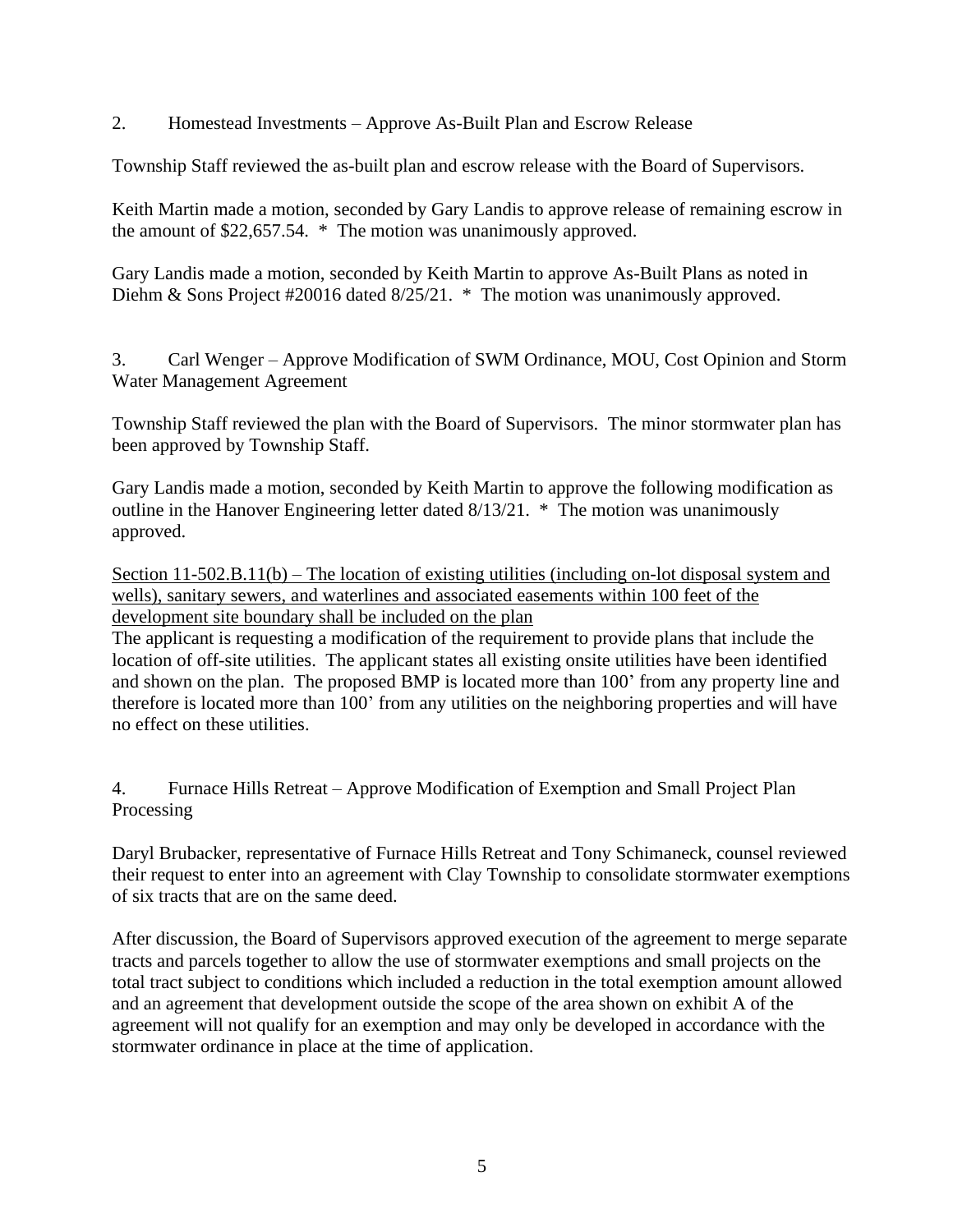5. Annex Building Project – Approve Request for Payment and Change Order

Bob Lynn reviewed the payment applications and change order with the Board of Supervisors.

Gary Landis made a motion, seconded by Keith Martin to approve payment of Application #4, Contract #2 in the amount of \$7,252.31 to Ames Construction and payment of Application #3, Contract #4 in the amount of \$2,486.63 to Ames Construction. \* The motion was unanimously approved.

Keith Martin made a motion, seconded by Gary Landis to approve Change Order #1, Contract #3 in the amount of \$3,233.00 for KH Electric. \* The motion was unanimously approved.

Keith Martin made a motion, seconded by Gary Landis to approve payment of Application #5, Contract #1 in the amount of \$5,750.01 to Wagman Construction. \* The motion was unanimously approved.

# **New Business**

1. 905 Maple Street – Relief from Fence Ordinance Requirements

Ryan and Melissa Wentzel reviewed their request for relief to install a 6' high solid fence partially on the property line in their yard. The Wentzel's provided signed permission from their neighbors to install the fence.

Keith Martin made a motion, seconded by Gary Landis to approve relief from the Clay Township Code of Ordinance Chapter 10, Section 104b to allow a 6' high solid fence to be installed. \* The motion was unanimously approved.

2. Adopt Ordinance to Amend Fence and Wall Ordinance

After discussion on the proposed Ordinance changes, a decision was tabled due to the fact that the Ordinance was advertised incorrectly.

Keith Martin made a motion, seconded by Gary Landis to re-advertise the proposed Ordinance with the addition of elimination of the restriction of allowing solid fences and compliance with stormwater provisions. \* The motion was unanimously approved.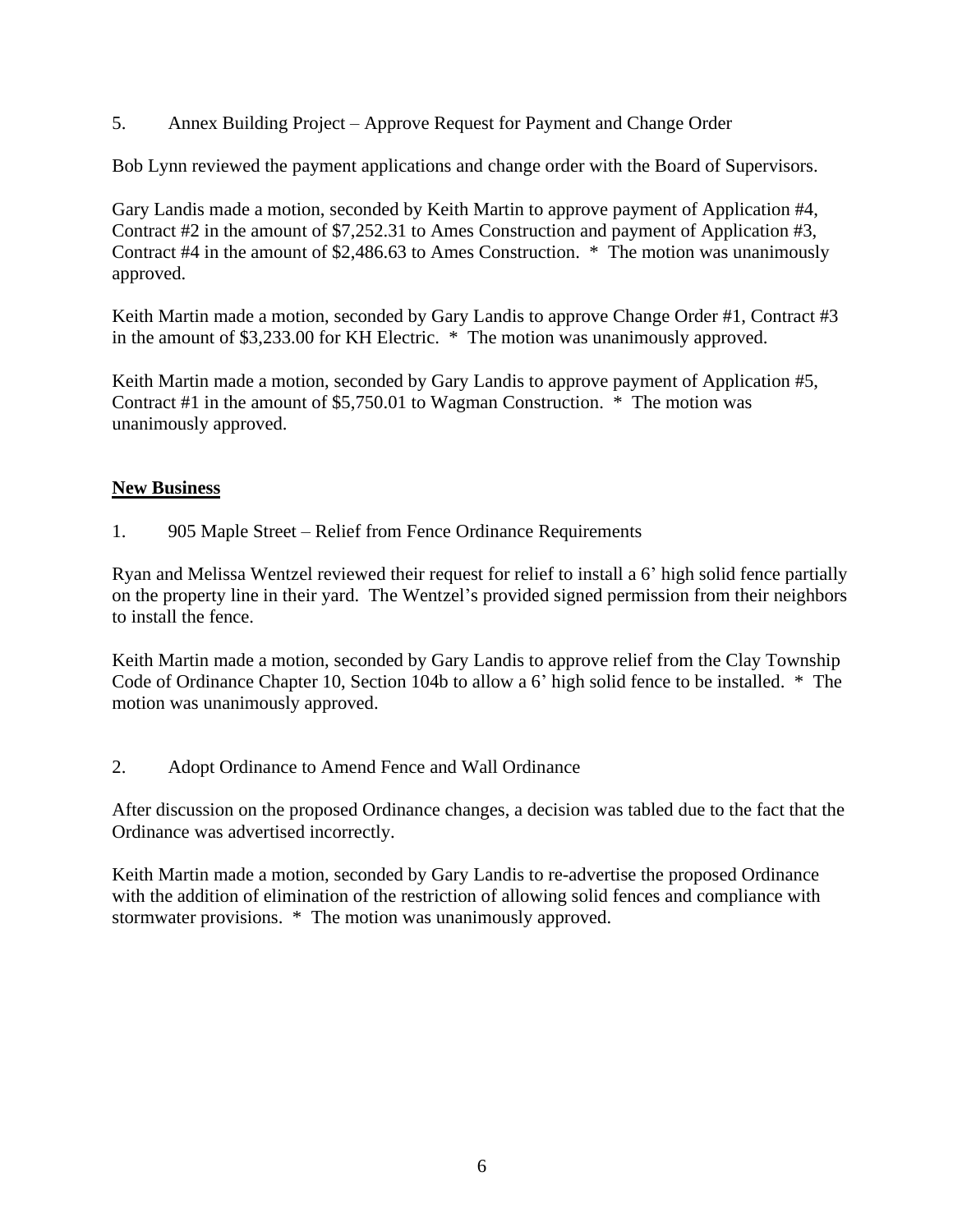# **Old Business**

1. Approve Sanitary Sewer Connection Ordinance

Keith Martin made a motion, seconded by Gary Landis to approve Ordinance #091321 which ID's the area serviced by the Ephrata Borough Sewer Authority, outlines the terms of service and require all properties located within the designated area and meet the requirements to be hooked up. \* The motion was unanimously approved.

# **New Business – Con't**

3. Appoint Voting Delegate for PSATS Business Meeting October 15, 2021

Keith Martin made a motion, seconded by Gary Landis to appoint Gary Landis as voting delegate and Bruce Leisey as the alternate and approve cost of attendance to meeting, dinner and lodging for attendee. \* The motion was unanimously approved.

4. Approve Attendance at LCATS Convention 11/1/2021

Keith Martin made a motion, seconded by Gary Landis to approve attendance at the LCATS convention meeting on 11/1/2021 for Gary Landis in the amount of \$20.00. \* The motion was unanimously approved.

5. Discussion on Request for Speed Limit Reduction on West Main Street

Township Staff reviewed concerns with the speed of traffic along the 200 block of West Main Street from employees of a business located in the 200 block of West Main Street.

Keith Martin made a motion, seconded by Gary Landis to authorize Township Staff to request a speed study from PennDOT for that area of West Main Street. \* The motion was unanimously approved.

6. Approve Non-Uniform Pension MMO for 2022

Gary Landis made a motion, seconded by Keith Martin to approve the 2021 Non-Uniform Pension MMO in the amount of \$23,112.00. \* The motion was unanimously approved.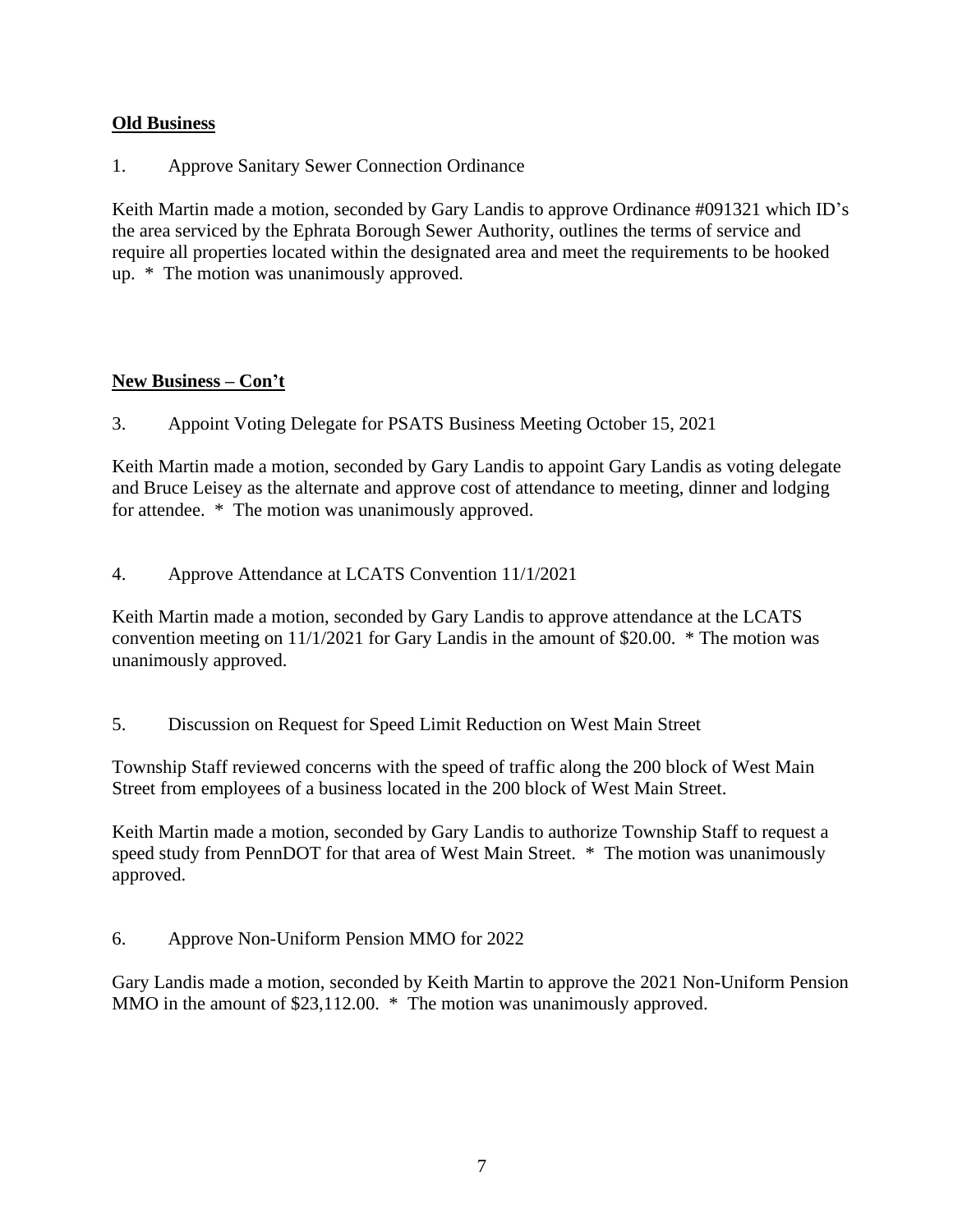## **Executive Session**

Keith Martin made a motion, seconded by Gary Landis to enter into Executive Session at 10:30 PM to discuss personnel issues. \* The motion was approved unanimously.

Keith Martin made a motion, seconded by Gary Landis to exit Executive Session at 10:45 PM. \* The motion was approved unanimously.

There was discussion on personnel issues.

## **New Business Con't**

7. Zoning Officer Report

Bruce Leisey reviewed the October Zoning Hearing applications with the Board of Supervisors.

#### 8. Engineering Report

Bruce Leisey and Gary Landis reviewed information from the EAJA meeting with the Board of Supervisors.

9. 2022 Budget Fire and EMS Donations

Bruce Leisey and Keith Martin reviewed requested donations for 2022 Budget with the Board of Supervisors.

### **Bills to be Paid**

### General Fund

Keith Martin made a motion, seconded by Gary Landis, to approve the General Fund bills totaling \$42,370.00 for the month of August. \* The motion was approved unanimously.

#### Rec Fund

Keith Martin made a motion, seconded by Gary Landis, to approve the Recreation Fund bills totaling \$671.06 for the month of August. \* The motion was approved unanimously.

#### Sewer Fund

Keith Martin made a motion, seconded by Gary Landis, to approve the Sewer Fund bills totaling \$4,027.24 for the month of August. \* The motion was approved unanimously.